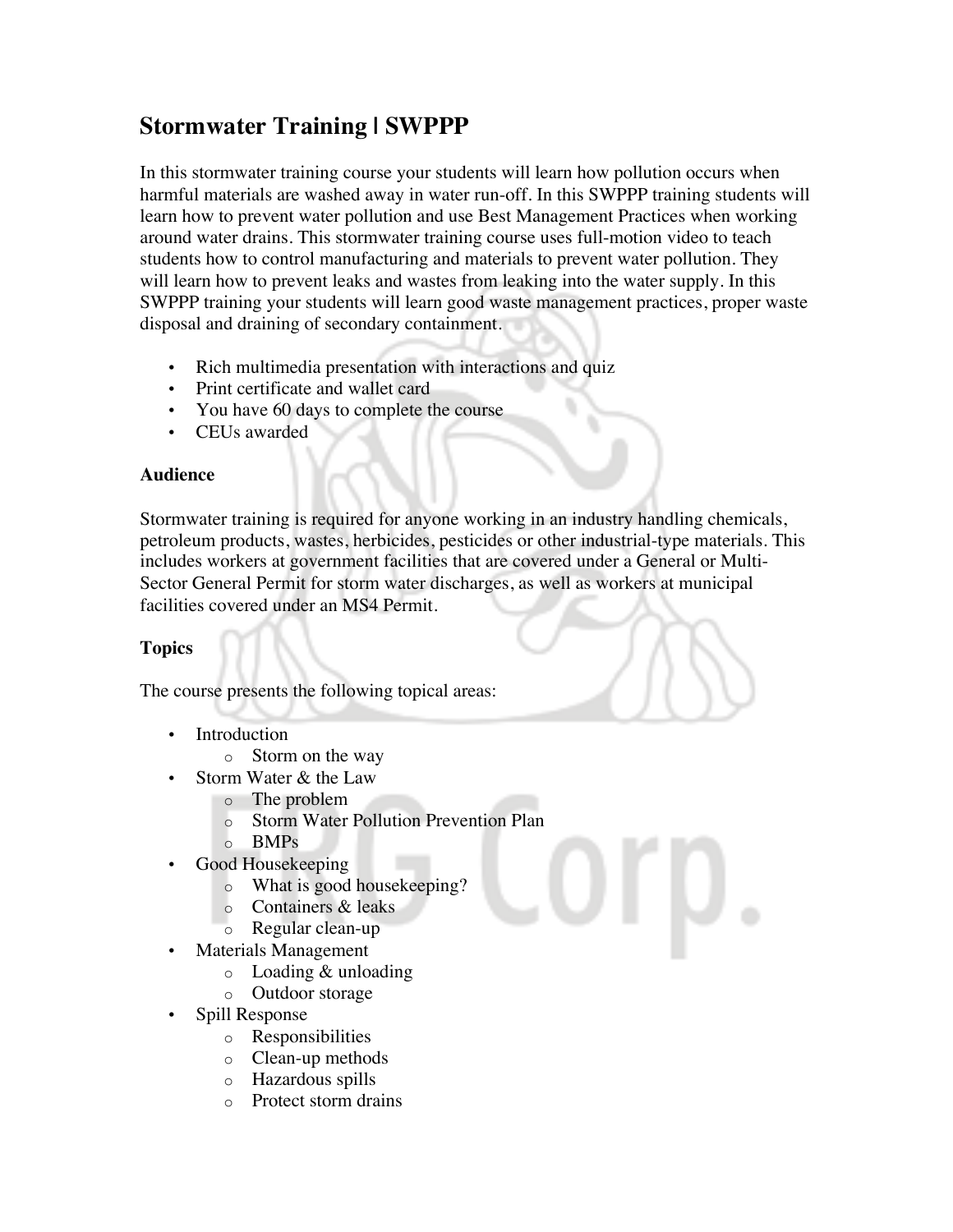- Equipment Fueling & Repair
	- o Pollutants
	- o Maintenance guidelines
	- o Leaking equipment
	- o Washing
- Outdoor Manufacturing
	- o Control manufacturing & materials
	- o Leaks & wastes
- Preventive Maintenance
	- o Scheduled maintenance & regular inspections
- Waste Management
	- o Waste & storm drains
	- o Proper disposal
	- o Draining secondary containment
- Dust Emission
	- o Observation & clean-up
- **Conclusion** 
	- o No worries

## **Intended Learning Outcomes**

Upon successful completion of this course you will be better prepared to:

- Appraise the severity of water pollution in the US. o Quantify the level of water pollution in the US.
	- Follow the laws and prescribed mechanisms for prevention.
		- o Name the plan that governs storm water pollution prevention.
			- o Identify the class of guidelines for storm water protection.
			- o List the categories of BMPs.
- Perform good housekeeping practices.
	- o List good housekeeping practices.
- o Describe the preventive actions in the event of a leak.
- Take actions to protect materials from exposure to storm water.
	- o Recall the requirements for temporary protection of materials stored outdoors.
	- o List characteristics of a proper loading and unloading location.
- Take proper actions to prevent and clean-up spills.
	- o Recognize why prompt spill clean up is important.
	- o Choose the proper measures based on the situation.
- Be prepared to clean up spills, when it is safe.
	- o Identify proper methods for spill clean up.
	- o Locate the tools required.